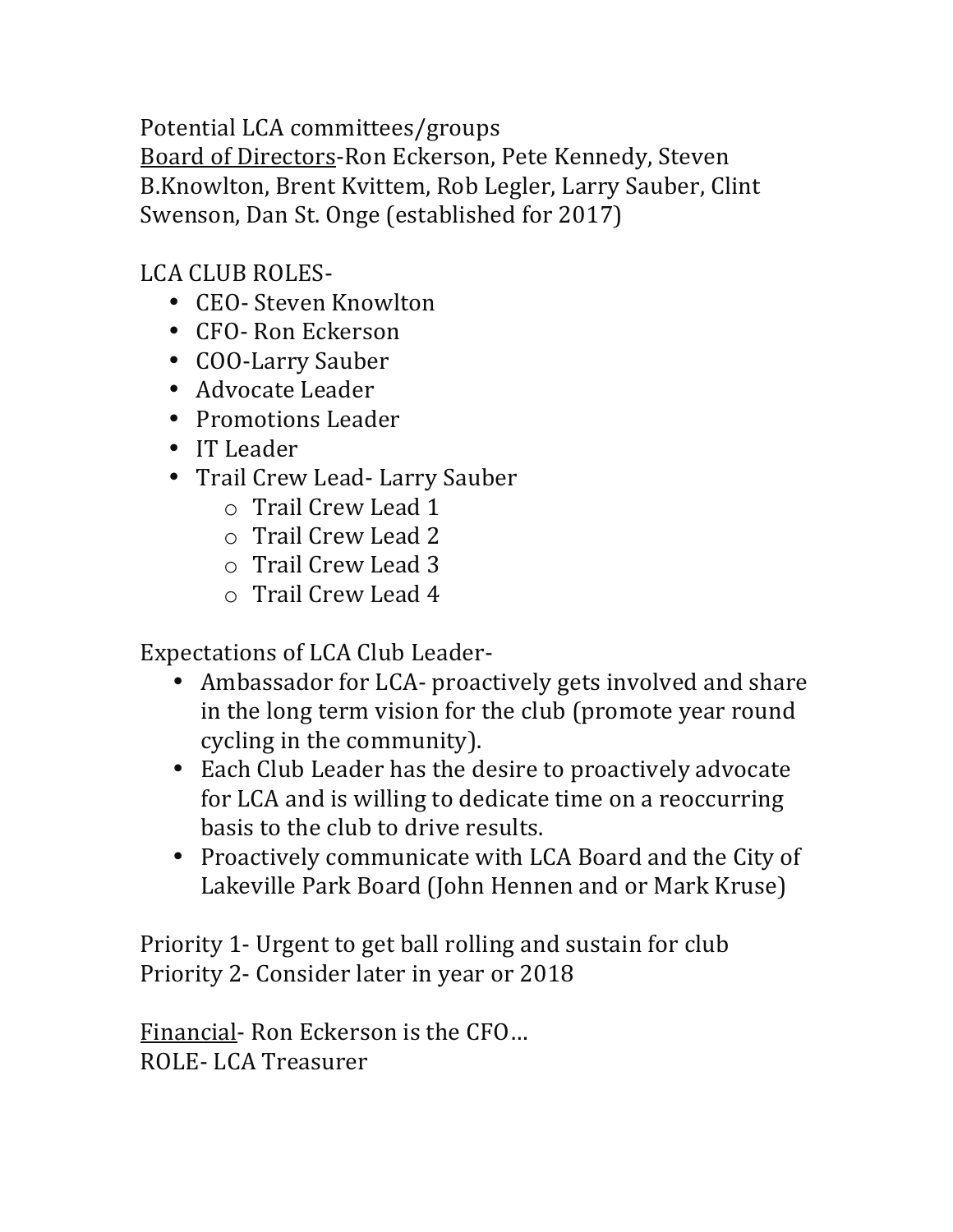Membership- collect, publish, encourage growth of LCA (shooting for 200 members/ maintain a club contact list) ROLE- ADVOCATE LEADER

- Priority 1

Social Media- $person(s)$  savvy in social media to promote LCA and update and inform LCA's activities. (Facebook, articles to newspaper, Twitter?, etc.)

Current webmonkey for lakevillecycling.org is Ted Siefkes. ROLE- LCA IT LEADER

- Priority 1

Trail building /maintaining-currently Larry Sauber has his 13 members . Trail bosses will be chosen soon. ROLE- TRAIL CREW LEADER

- Seeking 4 Co-Leaders
	- Priority 1

-

Fundraising-contacting businesses, clubs, organizations, individuals to continue to raise funds for enhancing the trail and promoting year round cycling (not just mountain biking) ROLE- ADVOCATE LEADER

- Priority 1

Silent Auction (could tie into Fundraising) ROLE- ADVOCATE LEADER - Priority 2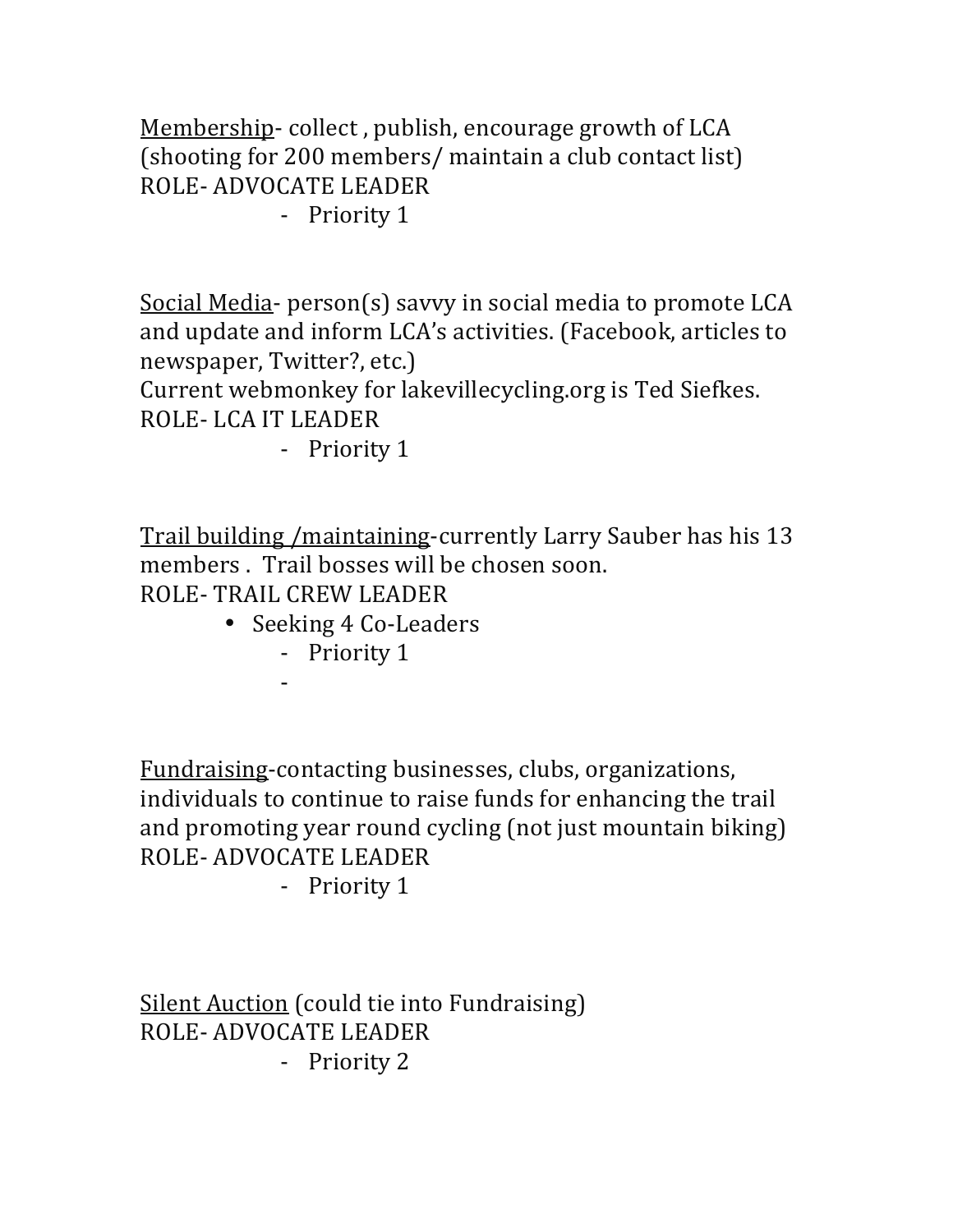LCA goods....cycling kit, T-shirts, mugs, etc. creation, manufacture, and distribution. ROLE- PROMOTIONS LEADER - Priority 2

## Creation/planning of sponsor's "Acknowledgement Arch" ROLES- PROMOTIONS LEADER & ROLE- ADVOCATE LEADER - Priority 1

Research and present a plan for the future mountain bike skills area (to be adiacent to the trail) ROLE- TRAIL CREW LEADER 1 - Priority 1 Planning, creating, organizing planting of trees and bushes...other items to enhance the off road trail. ROLE- TRAIL CREW LEADER 2

- <u>Priority 1</u>

Trail Conditions group-check on trail and inform City of Lakeville and websites of trail shutdown/open. Will include physically locking gates when weather conditions warrant. ROLE- TRAIL CREW LEADER 3

- Priority 1

Grand Opening/Ribbon Cutting of the trail-assist in planning the opening of the trail …(working with the city and LCA including trail donors invitations)... ROLES- PROMOTIONS LEADER & ROLE- ADVOCATE LEADER - Priority 1